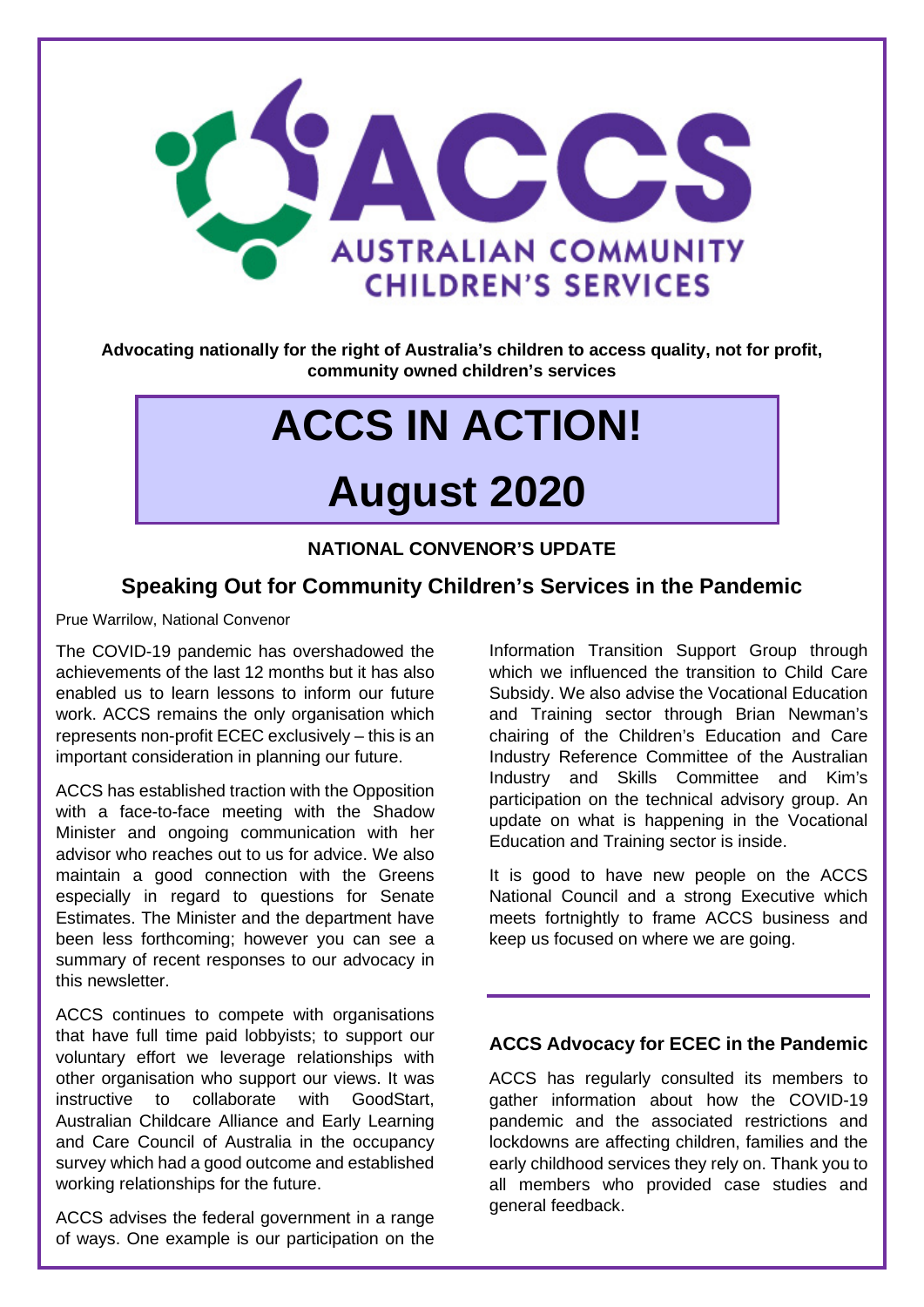In May ACCS submitted to the Select Committee on the Australian Government Response to the COVID-19 Pandemic. We alerted the Committee to the strengths of the community children's services sector to remain resilient in this crisis, citing the social capital intrinsic to community owned and operated services through the mutually respectful partnerships between the moral owners of the service – children, families and the broader community – and those who deliver the service.

We also acknowledged the value of the Government's Business Continuity Payment and free child care for families and noted that in some cases Job Keeper payment has been useful. However we spelt out the enormous variations in the experience of the ECEC sector varies across jurisdictions and the stress on coordinators attempting to manage the financial viability often in the absence of significant reserves.

We recommended that Government recognise that ECEC services cannot 'snap back' to business as usual and provide additional supports including a staggered transition back to CCS and parent fees.

In June we drew on vital information from members to write to the Minister and the Deputy Secretary of the Department of Education, Skills and Employment to alert them to the impact of the Transition Support Package for early childhood education and care services in the pandemic. The letter addressed issues in affordability for families, inconsistencies in the Package and differential impact on diverse service types, emphasising that one size does not fit all ECEC services.

We concluded with clear recommendations for more flexibility once families made their intentions known after free childcare ended, continuation of JobKeeper support for management and removal of the activity test until the end of 2020.

The Minister replied by emphasising additional supports that were available as the CCS and ACCS were reintroduced, including a relaxed activity test and a new Transition Support Payment for providers. The Deputy Secretary also referred to a specific fact sheet for vacation care to address its special needs.

In July ACCS again wrote to the Minister and the Department with an update on how the Transition Package was affecting availability and affordability of services. We provided information about the widely varying impacts from state to state including the heightened needs of ECEC services in lockdown in Victoria.

We recommended that government provide targeted support to services in lockdown areas, increase allowable absences for the whole of the 202/21 year, re-establish the Community Child Care Fund to cover the costs of forced closures and allow services the autonomy to approve ACCS financial hardship where families lose their job due to the virus.

While a raft of supports for services in the lockdown areas have been announced we await a specific response to our letter.

In the meantime we have also briefed the Opposition and the Greens. The Shadow Minister released a statement this month expressing concern that the Government did not have a plan in place for ECEC in the event of another lockdown and criticising the complexity of the rushed measures, noting the burden that this places on services.

ACCS will continue its important role of collecting information from our members and bringing it to the attention of policy makers.

#### **Advocacy Through Partnerships**

ACCS continues to strengthen its influence on policy makers through partnering with like-minded organisations in campaigns on issues that accord with our values. Recent examples include formally registering as a Supporter of the [Early Learning](https://www.earlylearningmatters.org.au/)  [Matters Week a](https://www.earlylearningmatters.org.au/)nd signing up to the national [Raise](https://raisetherate.org.au/)  [the Rate c](https://raisetherate.org.au/)ampaign spearheaded by ACOSS to increase the base rate of income support for people who are unemployed.

#### **Capturing the Voice of the Community Children's Services Sector - TICCSS Is Coming**

The report of the most recent survey of Trends in the Community Children's Services Sector is nearly ready for release. It will include a new look pictorial summary of the key findings on how the sector is progressing in implementing the final stages of the National Quality Standards (NQS).

The next survey will be conducted in October. This survey will focus on both the NQS and how ECEC makes a major contribution to child and family wellbeing by providing a safe space during the COVID-19 pandemic crisis. TICCSS will also collect important information about the workforce issues in the pandemic.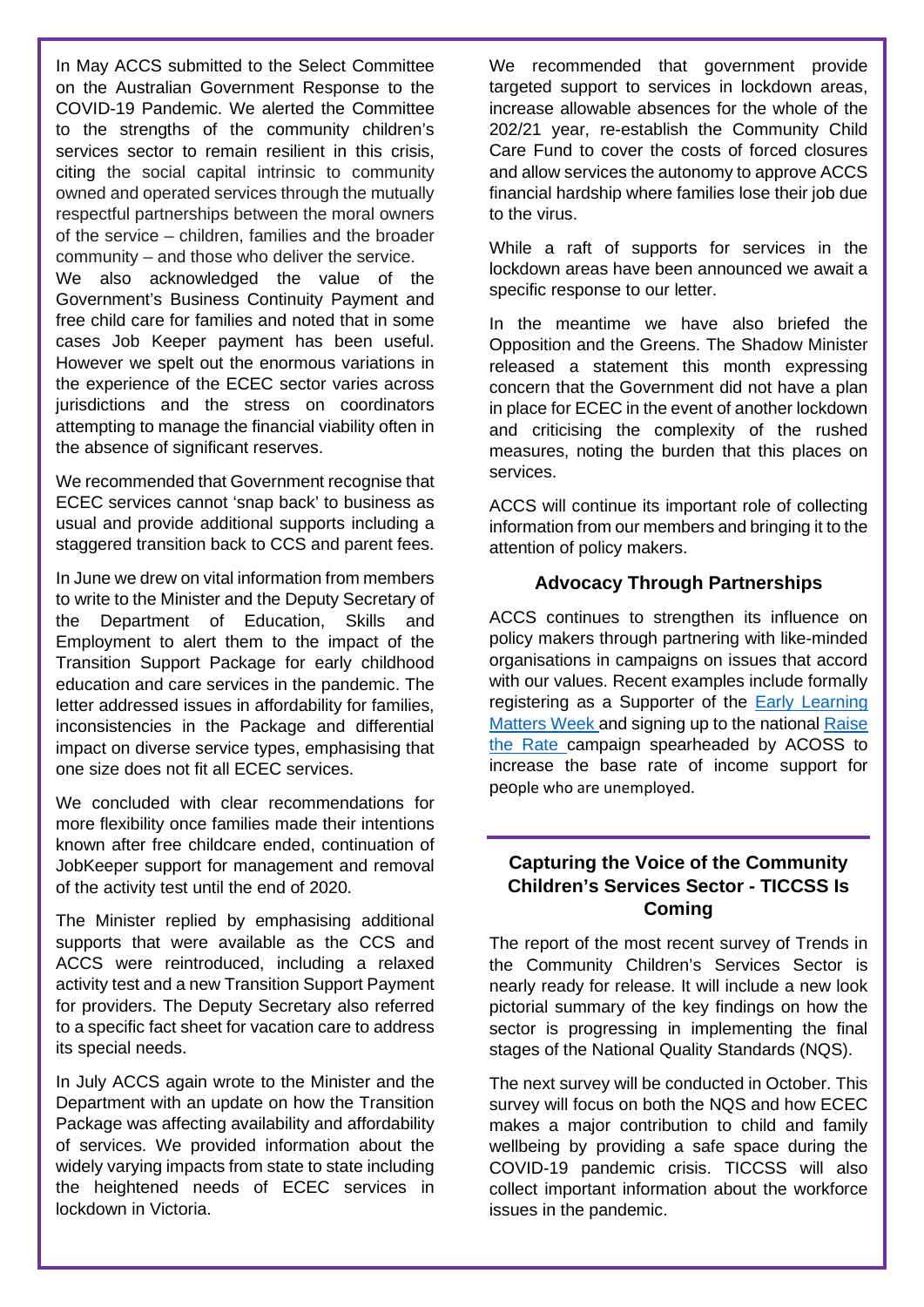ACCS firmly believes that the community sector has unique qualities that enable it to step up to lifting standards while finding the resilience to continue to deliver the best quality early childhood education and care throughout the pandemic.

TICCSS reports give us the data to support our advocacy with policy makers.

So watch out for email invitations to provide information on your service and its recent experiences.

#### **ACCS GUIDES VOCATIONAL TRAINING**

#### **Children's Education and Care Training Package Nears Completion**

Brian Newman (ACCS Vic), Chair, Children's Education and Care Industry Reference Committee

Draft 3 of the new Training Package for Early Childhood, Out of School Hours Care, and Education Support has been released for a final phase of public consultation.

It has been a long journey, but there is some confidence that the new package addresses not only the concerns ASQA raised about unduly short, inconsistent and low quality outcomes from VET courses but also delivers a package in keeping with contemporary thinking and practice.

The process has been hindered by the impact of COVID-19 but the Industry Reference Committee, working with our funded Skills Service Organisation SkillsIQ maintained its commitment to doing it well rather than rushing for unrealistic deadlines.

There are a number of significant changes in the revised package, including moving to a specific competency around Aboriginal and Torres Strait Islander understanding and cultural safety and extensive rewriting of the Health, Hygiene, Safety and Wellbeing content. In response to strong demand for the sector it also includes stronger placement requirements.

However, there are concerns that in response to the current pandemic, placement hours are being reduced for degree Early Childhood Teaching courses, and that this may lead to pressure from some for similar reductions in placement requirements for VET qualifications in Early Childhood and OSHC.

One contentious issue that has been endorsed by a significant majority of the Industry Reference Committee is making the completion of the Certificate III in Early Childhood an entry requirement for enrolling in the Diploma course.

Once the third consultation is complete the package will be sent to all state and territory training authorities for review prior to being submitted to the Australian Industry and Skills Committee for final approval. This should happen before the end of 2020.

Your ACCS representatives have played a significant role in this large project at both a strategic and content level.

For further information, please go to [www.skillsiq.com.au](http://www.skillsiq.com.au/)

#### **WA Reportable Conduct Scheme**

The Royal Commission into Child Sexual Abuse recommended that each state and territory work to establish a reportable conduct scheme. The scheme will make an important contribution to protecting children from sexual and other abuse and will enhance safe environments for vulnerable children. In Western Australia the Ombudsman's office has responsibility to plan and develop the scheme. Currently the Ombudsman is liaising with many organisations in the Sector to develop the Scheme which will oblige heads of institutions to report certain allegations, conduct or convictions involving their employees and volunteers and allow an external body to investigate allegations and scrutinise institutional systems for the greater protection of children and more transparency of institutions.

ACCS was approached for a representative to participate in these consultations and Sally Griffith of WA branch has accepted the role.

#### **ACCS BRANCH UPDATES**

#### **ACCS SA Branch Report**

Carrie Johnson, Convenor, ACCS South Australia

The Executive Committee remained stable this year with no new members being elected. The existing members are passionate and dedicated to the sector and bring a wealth of knowledge and experience to the discussions.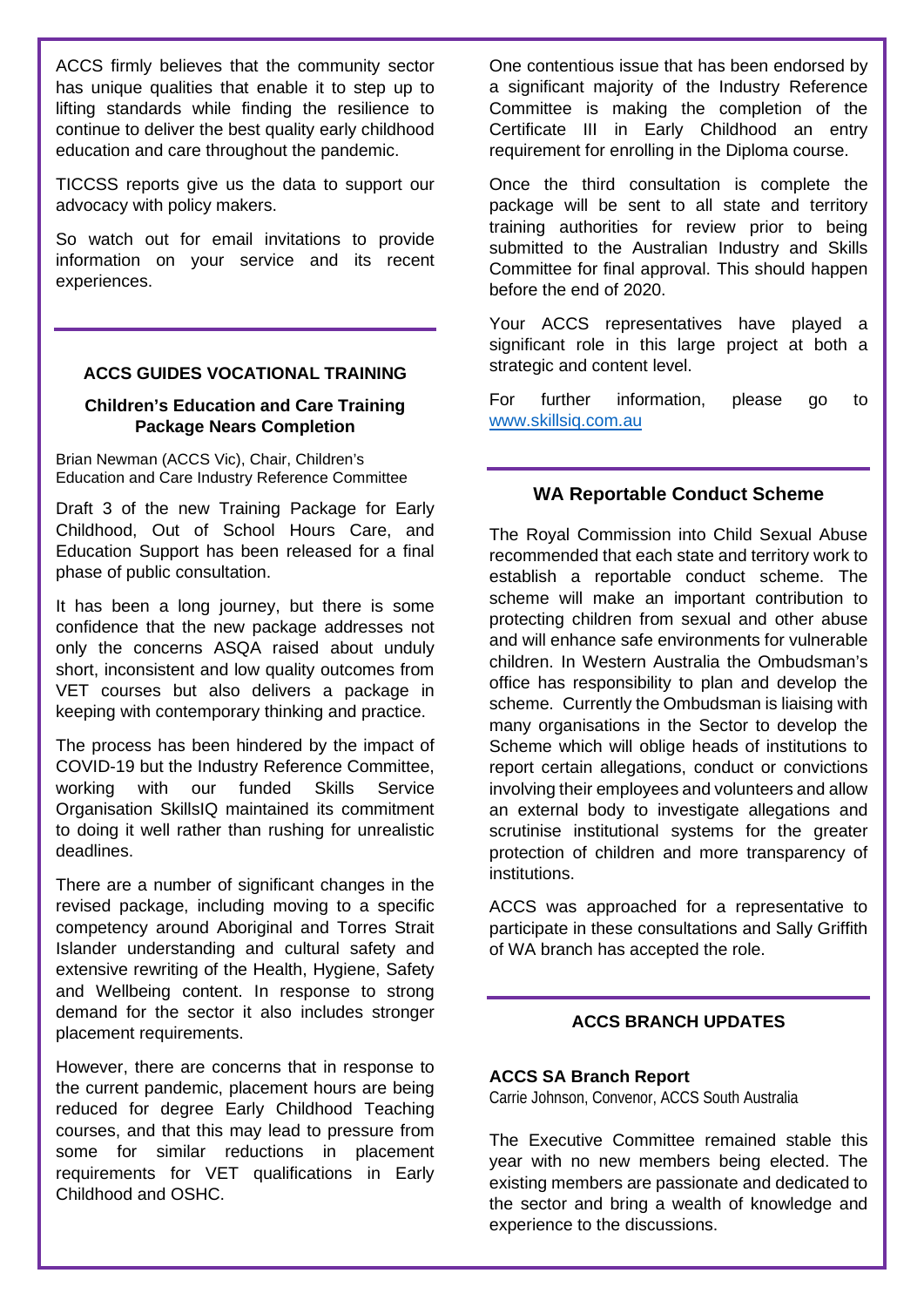Many of the advisory and reference groups at the State level have not met for extended periods of time or they have ceased to exist, which lessens the opportunities for the sector to have a strong voice. This remains an item on our agenda to seek opportunities to raise the profile of long day care in the broader field of Early Childhood Education and Care.

The key moments so far this year have included:

- March & April 2020: supported the wider not for profit sector through reaching out to Directors during the pandemic to seek their views on current issues and provided the collated information to ACCS National
- June 2020: advocated for the NfP sector to the Department for Education (SA) regarding changes to the NQS legislation that do not support quality Early Childhood Education and Care

I would like to take the opportunity to acknowledge each member's knowledge, experience and unique skillsets that are brought and shared openly at the table for the betterment of the Early Childhood Education and Care sector in South Australia.

#### **Carewest - ACCS WA Report**

Sally Griffith, Carewest member (ACCS WA branch); ACCS National Treasurer with Josique Lynch

Like all states Covid-19 has had a serious impact on service operations in WA for 2020. A number of services were ineligible for the Job Keeper package which compromised service delivery greatly for some. Many services were forced to resort to capping numbers and refusing care to families in order to maintain sustainability. Carewest surveyed the NFP community and lobbied both state and federal governments for more support which was not forthcoming. The state response to the ECEC relief package was heavily influenced by the fact that Universal Access to Early Childhood Education is rolled out in the Education system. For this reason the State Government did not feel compelled to support the sector like in other states and territories.

The introduction of the Transition Support Package is welcome news for some as the package at this stage seems to include all services and so creates a more level playing field. There are concerns however with the 'one size fits all' approach. Many states are in very different positions with regards to

COVID-19 which means that the Transition Package could have a negative impact should families again start to pull their children out of care. The process for application for Job Keeper and other supplementary payments also has been rather arduous. For the government to continue to change the goal posts is causing much fatigue in an already tired sector.

It was discussed at the last face to face meeting of ACCS and further highlighted by COVID-19 that there is often a lack of business financial literacy in the operations of NFP ECEC services. This can impact on the long term viability of the NFP sector. We are considering how this can be addressed.

It was disappointing that the ECEC sector did not receive the recognition and support it deserved despite being identified by the Australian Government as an essential service. Carewest believes there is a window of opportunity to build on the concept of 'essential service' and so has made a commitment to more actively lobby Governments to maintain momentum and traction.

Carewest membership has been declining and we are exploring options to encourage membership such as providing professional learning. Late last year we invited Caroline Fewster to deliver a customised professional development workshop for members. The PD was well received and made a small profit for Carewest. Post COVID-19 we will certainly explore doing more of this.

In a post COVID-19 environment Carewest will be focused more on re-building relationships across NFP services We are hoping that stronger connections will provide for greater membership and sustainability in the coming year.

#### **Victorian Branch**

Daniela Kavoukas

The last few months in Victoria have been particularly testing on the sector once again. With the second wave of COVID shutting Victoria down even harder we have seen numbers reduce drastically in OSHC to 5% in some cases due to schools teaching remotely.

With the stage four restrictions in Melbourne many of our community services are reporting a drop in attendance of about 40-50%. This is quite varying based on location with much higher attendance at some services. Unfortunately this means that there are still high numbers of adults in services which makes remote learning challenging. Services with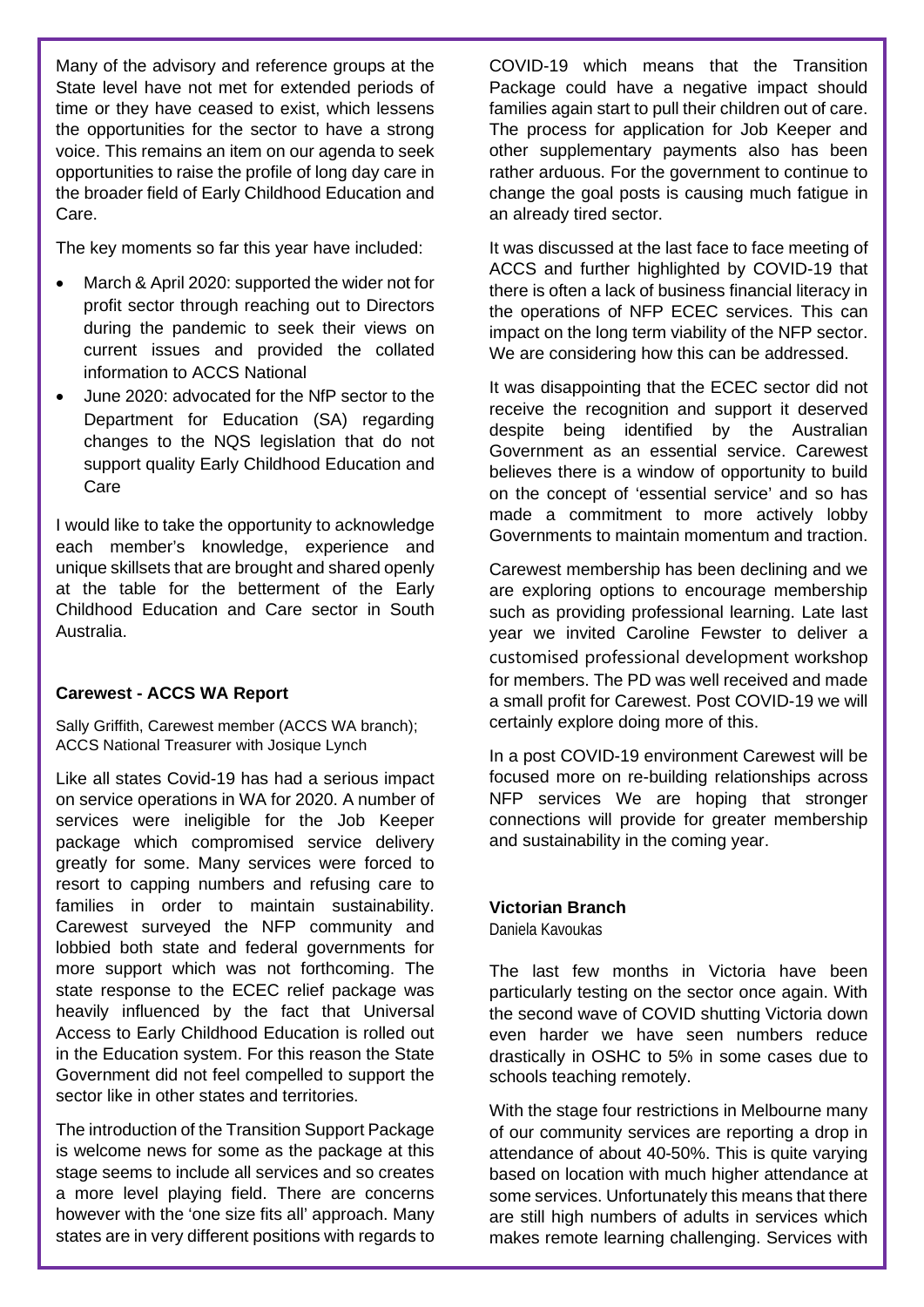low attendance have opted to create A and B teams in the hope of reducing transmission and also to support remote learning and preparation for a potential COVID shut down.

The administrative tasks of waiving fees weekly and gathering permits and hours of attendance for children is another burden on our already exhausted directors.

With restrictions reaching all of Victoria in recent weeks more services have had to reflect deeply on what this means for them including mask wearing, COVID closures and the ever growing risks to the financial viability of services with the unknown future.

Currently services are working through whether the DESE transition payment increase to 30% for LDC and 40% for OSHC will be enough to get them through the next few weeks. The top up payment for services with a low CCS seems as though it won't benefit many centres as many have not had a low enough drop in attendance due to the two permit system for families.

We welcomed the state governments recent funding to support the cost of a COVID clean for funded kindergartens and additional school readiness funding. Sessional kindergarten was also made free again this term to support families staying enrolled.

Earlier this month the Victorian ACCS branch spoke to KPMG about the health of OSHC bringing perspectives from our colleagues in Queensland also. This was a great opportunity to talk about the benefits of not-for-profit OSHC and what it to offers children, families and schools.

#### **Queensland Sub-Branch of Community Child Care/ACCS Victoria**

With the COVID restrictions in place, the Victorian Branch has not been able to visit Queensland for the usual ACCS catch ups this year. Queensland services are reporting that attendance numbers on average have increased back to almost 'normal', however OSHC in some suburbs is still struggling with due to families continuing to work from home and not requiring before school care.

OSHC services in Queensland have had to reduce budgets and juggle funds to remain viable into this next period.



### **ACCS NATIONAL MEETINGS**

#### **NATIONAL COUNCIL ANNUAL GENERAL MEETING**

The annual general meeting of the ACCS National Council was held in June and was attended remotely by all active state branches.

The meeting made significant decisions to sustain the viability of ACCS as the national voice of the community children's services sector during the pandemic and agreed to a new focus for the next survey of Trends In Community Children's Services (TICCSS).

The National Executive was reappointed:

- Convenor Prue Warrilow (NSW)
- Deputy Convenor Linda Davison (Vic)
- Secretary Kim Bertino (NSW)
- Treasurer Sally Griffiths (WA)

Carrie Johnson (SA) has been co-opted to the Executive as an observer.